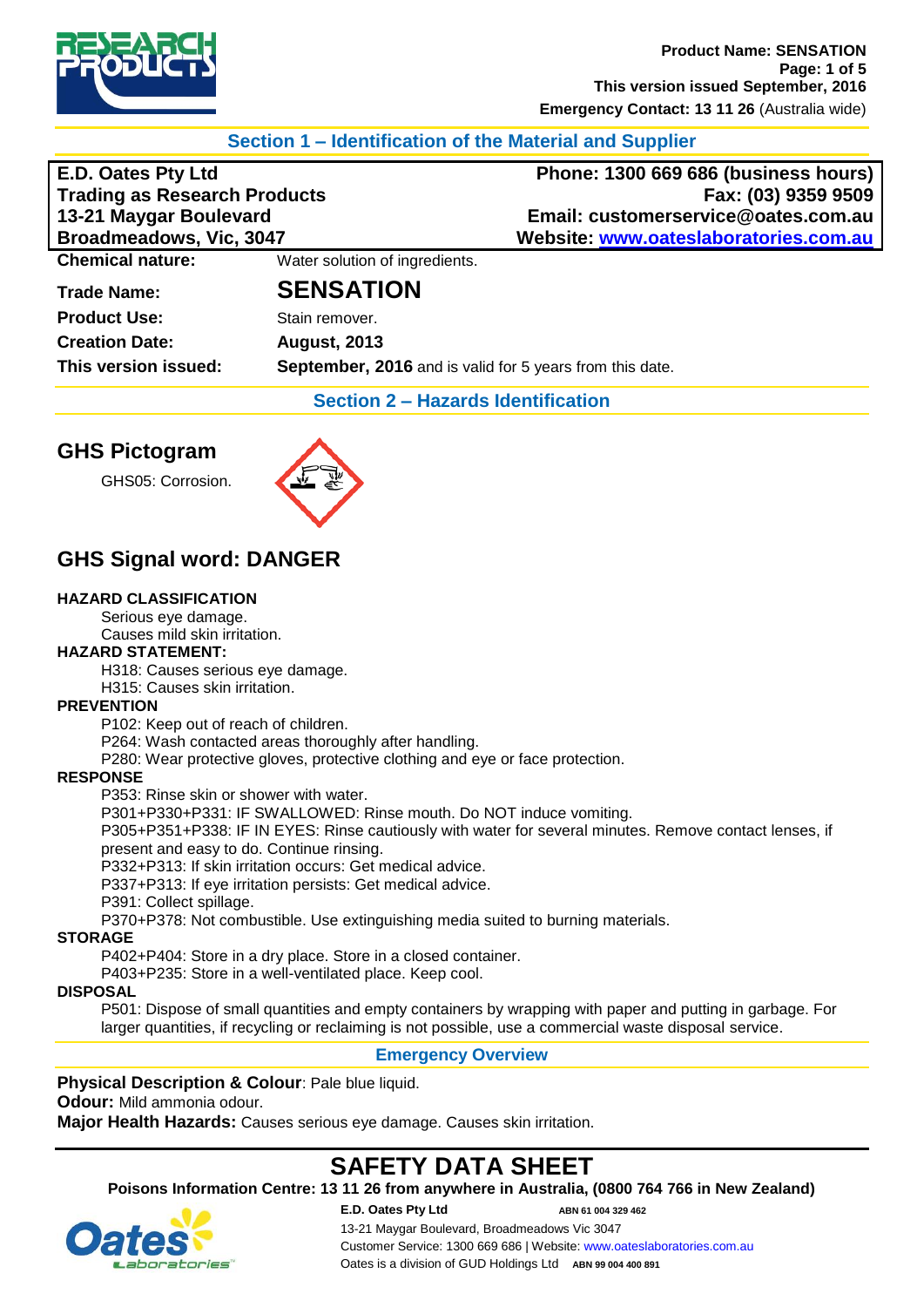

**Emergency Contact: 13 11 26** (Australia wide)

#### **Potential Health Effects**

## **Inhalation:**

**Short Term Exposure:** Available data indicates that this product is not harmful. In addition product is unlikely to cause any discomfort or irritation.

**Long Term Exposure:** No data for health effects associated with long term inhalation.

### **Skin Contact:**

**Short Term Exposure:** Available data indicates that this product is not harmful. It should present no hazards in normal use. However product may be irritating, but is unlikely to cause anything more than mild transient discomfort. **Long Term Exposure:** Repeated exposure may cause skin dryness or cracking.

## **Eye Contact:**

**Short Term Exposure:** This product is an eye irritant. Symptoms may include stinging and reddening of eyes and watering which may become copious. Other symptoms may also become evident. If exposure is brief, symptoms should disappear once exposure has ceased. However, lengthy exposure or delayed treatment may cause permanent damage.

**Long Term Exposure:** No data for health effects associated with long term eye exposure.

### **Ingestion:**

**Short Term Exposure:** Significant oral exposure is considered to be unlikely. However, this product is an oral irritant. Symptoms may include burning sensation and reddening of skin in mouth and throat. Other symptoms may also become evident, but all should disappear once exposure has ceased.

**Long Term Exposure:** No data for health effects associated with long term ingestion.

### **Carcinogen Status:**

**SWA:** No significant ingredient is classified as carcinogenic by SWA.

**NTP:** No significant ingredient is classified as carcinogenic by NTP.

**IARC:** Butyl glycol is Class 3 - unclassifiable as to carcinogenicity to humans.

See the IARC website for further details. A web address has not been provided as addresses frequently change.

| Section 3 – Composition/Information on Ingredients |               |            |                                |         |  |
|----------------------------------------------------|---------------|------------|--------------------------------|---------|--|
| Ingredients                                        | <b>CAS No</b> | Conc., $%$ | TWA $(mg/m^3)$ STEL $(mg/m^3)$ |         |  |
| Dodecylbenzene Sulfonic Acid                       | 27176-87-0    | $\leq 5$   | not set                        | not set |  |
| Butyl glycol                                       | 111-76-2      | $~<$ 10    | 96.9                           | 242     |  |
| Other non hazardous ingredients                    | various       | ~10        | not set                        | not set |  |
| Water                                              | 7732-18-5     | to 100     | not set                        | not set |  |

This is a commercial product whose exact ratio of components may vary slightly. Minor quantities of other non hazardous ingredients are also possible.

The SWA TWA exposure value is the average airborne concentration of a particular substance when calculated over a normal 8 hour working day for a 5 day working week. The STEL (Short Term Exposure Limit) is an exposure value that may be equalled (but should not be exceeded) for no longer than 15 minutes and should not be repeated more than 4 times per day. There should be at least 60 minutes between successive exposures at the STEL. The term "peak "is used when the TWA limit, because of the rapid action of the substance, should never be exceeded, even briefly.

### **Section 4 – First Aid Measures**

### **General Information:**

You should call The Poisons Information Centre if you feel that you may have been poisoned, burned or irritated by this product. The number is 13 11 26 from anywhere in Australia (0800 764 766 in New Zealand) and is available at all times. Have this SDS with you when you call.

**Inhalation:** First aid is not generally required. If in doubt, contact a Poisons Information Centre or a doctor. **Skin Contact:** Wash gently and thoroughly with water (use non-abrasive soap if necessary) for 5 minutes or until chemical is removed.

**Eye Contact:** Immediately flush the contaminated eye(s) with lukewarm, gently flowing water for 20 minutes or until the product is removed, while holding the eyelid(s) open. Take care not to rinse contaminated water into the

# **SAFETY DATA SHEET**

**Poisons Information Centre: 13 11 26 from anywhere in Australia, (0800 764 766 in New Zealand)**

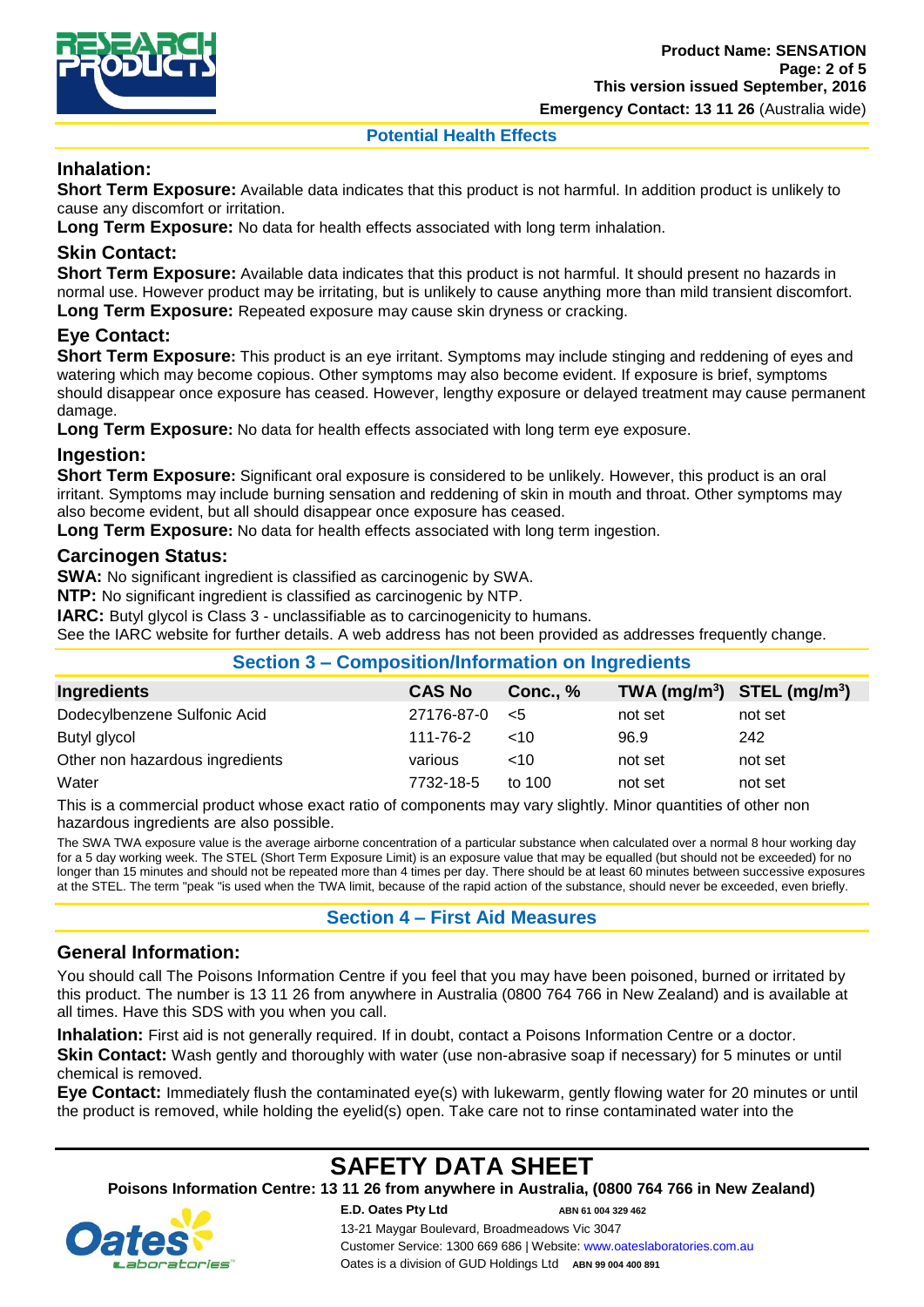

**Emergency Contact: 13 11 26** (Australia wide)

unaffected eye or onto the face. Obtain medical attention immediately. Take special care if exposed person is wearing contact lenses.

**Ingestion:** If swallowed, do NOT induce vomiting. Wash mouth with water and contact a Poisons Information Centre, or call a doctor.

### **Section 5 – Fire Fighting Measures**

**Fire and Explosion Hazards**: The major hazard in fires is usually inhalation of heated and toxic or oxygen deficient (or both), fire gases. There is no risk of an explosion from this product under normal circumstances if it is involved in a fire.

Only small quantities of decomposition products are expected from this product at temperatures normally achieved in a fire. This will only occur after heating to dryness.

Fire decomposition products from this product are likely to be irritating if inhaled.

**Extinguishing Media:** Not combustible. Use extinguishing media suited to burning materials.

**Fire Fighting:** If a significant quantity of this product is involved in a fire, call the fire brigade.

| Flash point:                     | Does not burn.                  |
|----------------------------------|---------------------------------|
| <b>Upper Flammability Limit:</b> | Does not burn.                  |
| <b>Lower Flammability Limit:</b> | Does not burn.                  |
| <b>Autoignition temperature:</b> | Not applicable - does not burn. |
| <b>Flammability Class:</b>       | Does not burn.                  |
|                                  |                                 |

### **Section 6 – Accidental Release Measures**

**Accidental release:** This product is sold in small packages, and the accidental release from one of these is not usually a cause for concern. For minor spills, clean up, rinsing to sewer and put empty container in garbage. Although no special protective clothing is normally necessary because of occasional minor contact with this product, it is good practice to wear impermeable gloves when handling chemical products. In the event of a major spill, prevent spillage from entering drains or water courses and call emergency services.

### **Section 7 – Handling and Storage**

**Handling:** Keep exposure to this product to a minimum, and minimise the quantities kept in work areas. Check Section 8 of this SDS for details of personal protective measures, and make sure that those measures are followed. The measures detailed below under "Storage" should be followed during handling in order to minimise risks to persons using the product in the workplace. Also, avoid contact or contamination of product with incompatible materials listed in Section 10.

**Storage:** Make sure that containers of this product are kept tightly closed. Keep containers dry and away from water. Keep containers of this product in a well ventilated area. Make sure that the product does not come into contact with substances listed under "Incompatibilities" in Section 10. Some liquid preparations settle or separate on standing and may require stirring before use. Check packaging - there may be further storage instructions on the label.

### **Section 8 – Exposure Controls and Personal Protection**

The following Australian Standards will provide general advice regarding safety clothing and equipment:

Respiratory equipment: **AS/NZS 1715**, Protective Gloves: **AS 2161**, Occupational Protective Clothing: AS/NZS 4501 set 2008, Industrial Eye Protection: **AS1336** and **AS/NZS 1337**, Occupational Protective Footwear: **AS/NZS2210**.

| <b>SWA Exposure Limits</b> | TWA (mg/m <sup>3</sup> ) | $STEL$ (mg/m <sup>3</sup> ) |
|----------------------------|--------------------------|-----------------------------|
| Butyl icinol               | 96.9                     | 242                         |

No special equipment is usually needed when occasionally handling small quantities. The following instructions are for bulk handling or where regular exposure in an occupational setting occurs without proper containment systems. **Ventilation:** This product should only be used in a well ventilated area. If natural ventilation is inadequate, use of a fan is suggested.

**Eye Protection:** Protective glasses or goggles should be worn when this product is being used. Failure to protect your eyes may cause them harm. Emergency eye wash facilities are also recommended in an area close to where this product is being used.

## **SAFETY DATA SHEET**

**Poisons Information Centre: 13 11 26 from anywhere in Australia, (0800 764 766 in New Zealand)**

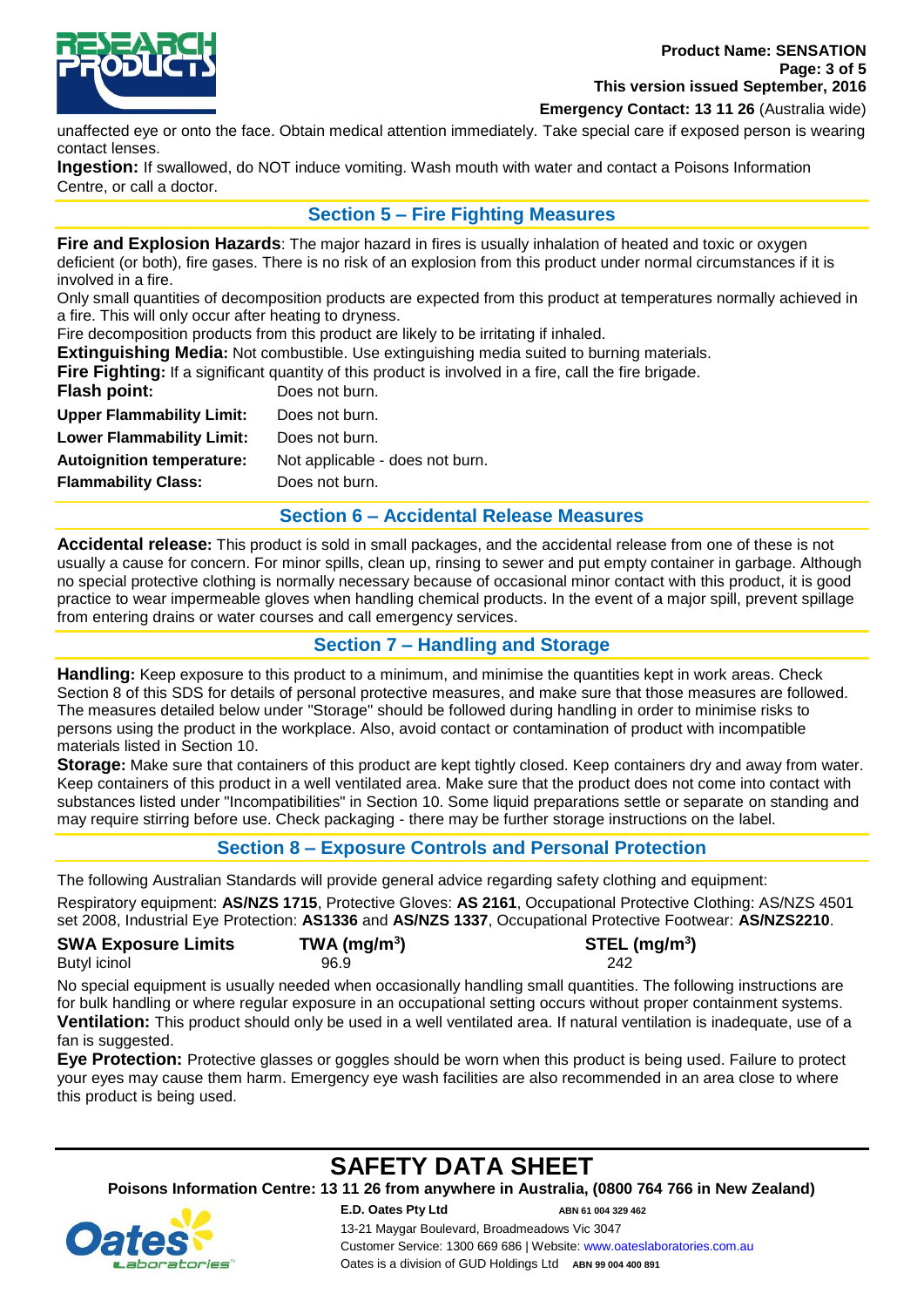

**Emergency Contact: 13 11 26** (Australia wide)

**Skin Protection:** You should avoid contact even with mild skin irritants. Therefore you should wear suitable impervious elbow-length gloves and facial protection when handling this product. See below for suitable material types.

**Protective Material Types:** We suggest that protective clothing be made from the following materials: rubber, PVC.

**Respirator:** Usually, no respirator is necessary when using this product. However, if you have any doubts consult the Australian Standard mentioned above.

Eyebaths or eyewash stations and safety deluge showers should be provided near to where this product is being handled commercially.

### **Section 9 – Physical and Chemical Properties**

| <b>Autoignition temp:</b><br>Not applicable - does not burn. |
|--------------------------------------------------------------|
|--------------------------------------------------------------|

#### **Section 10 – Stability and Reactivity**

**Reactivity:** This product is unlikely to react or decompose under normal storage conditions. However, if you have any doubts, contact the supplier for advice on shelf life properties.

**Conditions to Avoid:** Keep containers tightly closed. Containers should be kept dry. Keep containers and surrounding areas well ventilated.

**Incompatibilities:** acids, oxidising agents.

**Fire Decomposition:** Only small quantities of decomposition products are expected from this product at temperatures normally achieved in a fire. This will only occur after heating to dryness. Combustion forms carbon dioxide, and if incomplete, carbon monoxide and possibly smoke. Water is also formed. Carbon monoxide poisoning produces headache, weakness, nausea, dizziness, confusion, dimness of vision, disturbance of judgment, and unconsciousness followed by coma and death.

**Polymerisation:** This product will not undergo polymerisation reactions.

## **Section 11 - Toxicological Information**

#### **Local Effects:**

**Target Organs:** There is no data to hand indicating any particular target organs.

## **Classification of Hazardous Ingredients**

Ingredient **Hazard Statements** 

| Dodecylbenzene Sulfonic Acid | H314: Causes sever skin burns and eve damage. |
|------------------------------|-----------------------------------------------|
|                              | H318: Causes serious eye damage.              |
| Butyl glycol                 | H315: Causes skin irritation.                 |
|                              | H319: Causes serious eye irritation.          |
|                              |                                               |

**Health Effects – Acute Swallowed:** May be irritating to digestive system if swallowed.

# **SAFETY DATA SHEET**

**Poisons Information Centre: 13 11 26 from anywhere in Australia, (0800 764 766 in New Zealand)**